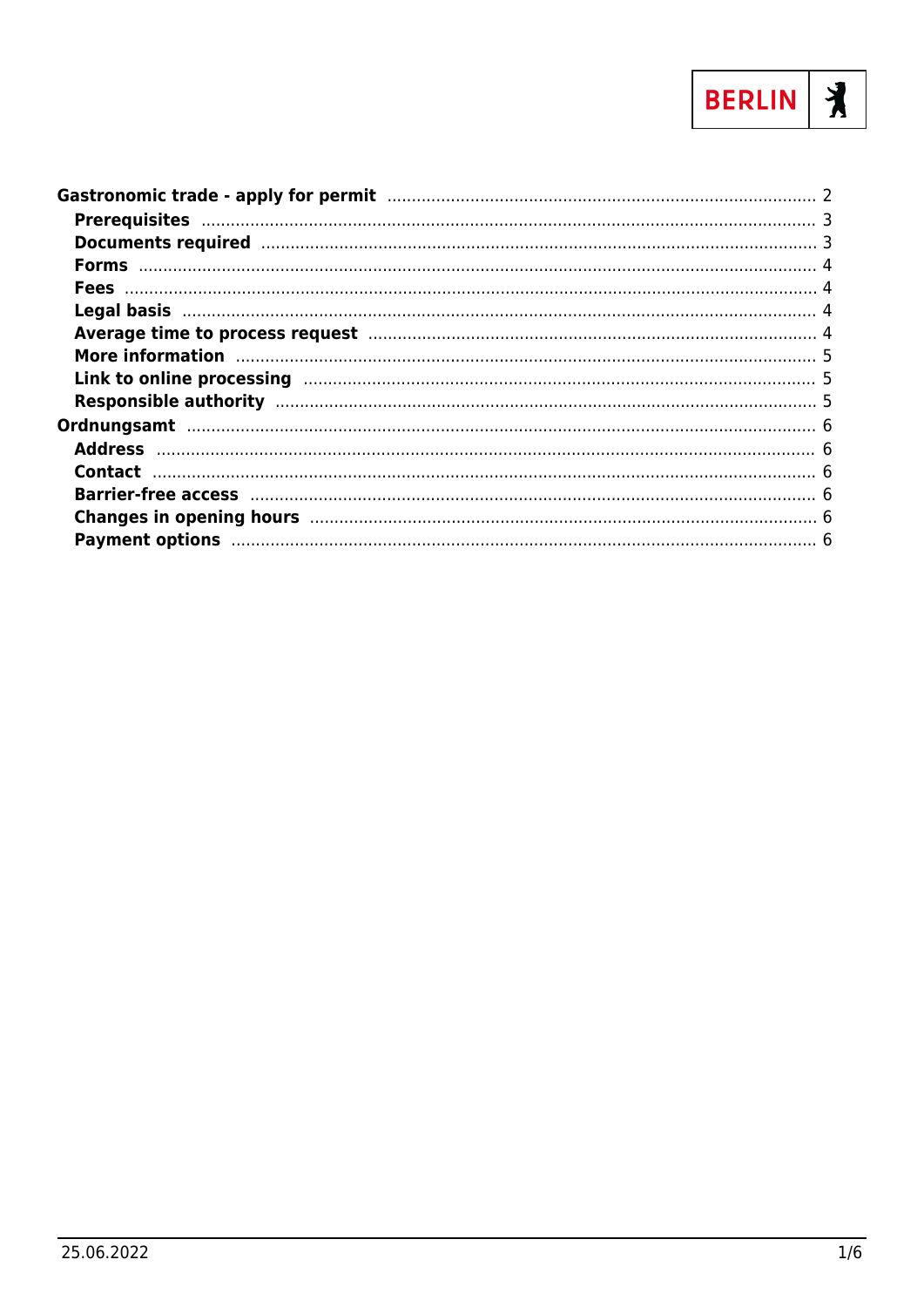# <span id="page-1-0"></span>Gastronomic trade - apply for permit

You operate a gastronomic trade, if you commercially:

serve drinks (Schankwirtschaft) or prepared meals (Speisewirtschaft) for consumption on the spot in a stationary trade (i.e. in a fixed place of business)

or

• in an itinerant trade (from a fixed place of business only for the duration of an event) serve drinks or prepared meals for consumption on the spot.

The establishment must be accessible to everyone or to a specific group of people.

#### **If you want to operate a gastronomic business serving alcohol, you generally need a permit for your gastronomic business (gastronomy trade permit).**

#### **Exceptions:**

You do **not need a permit** if you serve:

- non-alcoholic drinks
- free samples
- prepared food, or
- give drinks and prepared food to house guests in connection with an accommodation business.
- give drinks and prepared meals to house quests.

Independently of the gastronomy permit discussed here and depending on your offer, you may have to fulfil further registration and permit obligations, for example according to the Trade Regulations.

The permit is issued for a specific type of business (e.g. pub, discotheque, dance club, snack bar) and is only valid for the premises used for the business. A building permit may also be required.

Permission is also required for any extension of the gastronomic business and any alteration of the premises.

In the case of civil law partnerships and commercial partnerships, a separate permit is required for each partner. In the case of legal entities and associations without legal capacity, on the other hand, only a single gastronomy permit is required.

If you want to take over an existing licensed gastronomic business from another person, you can be granted a provisional permit on revocation (usually for 3 months) until the final gastronomy permit is issued (see "More information"). With this permit, the business can also be taken over at short notice.

A deputy permit should be applied for, if you want the gastronomy to be run by a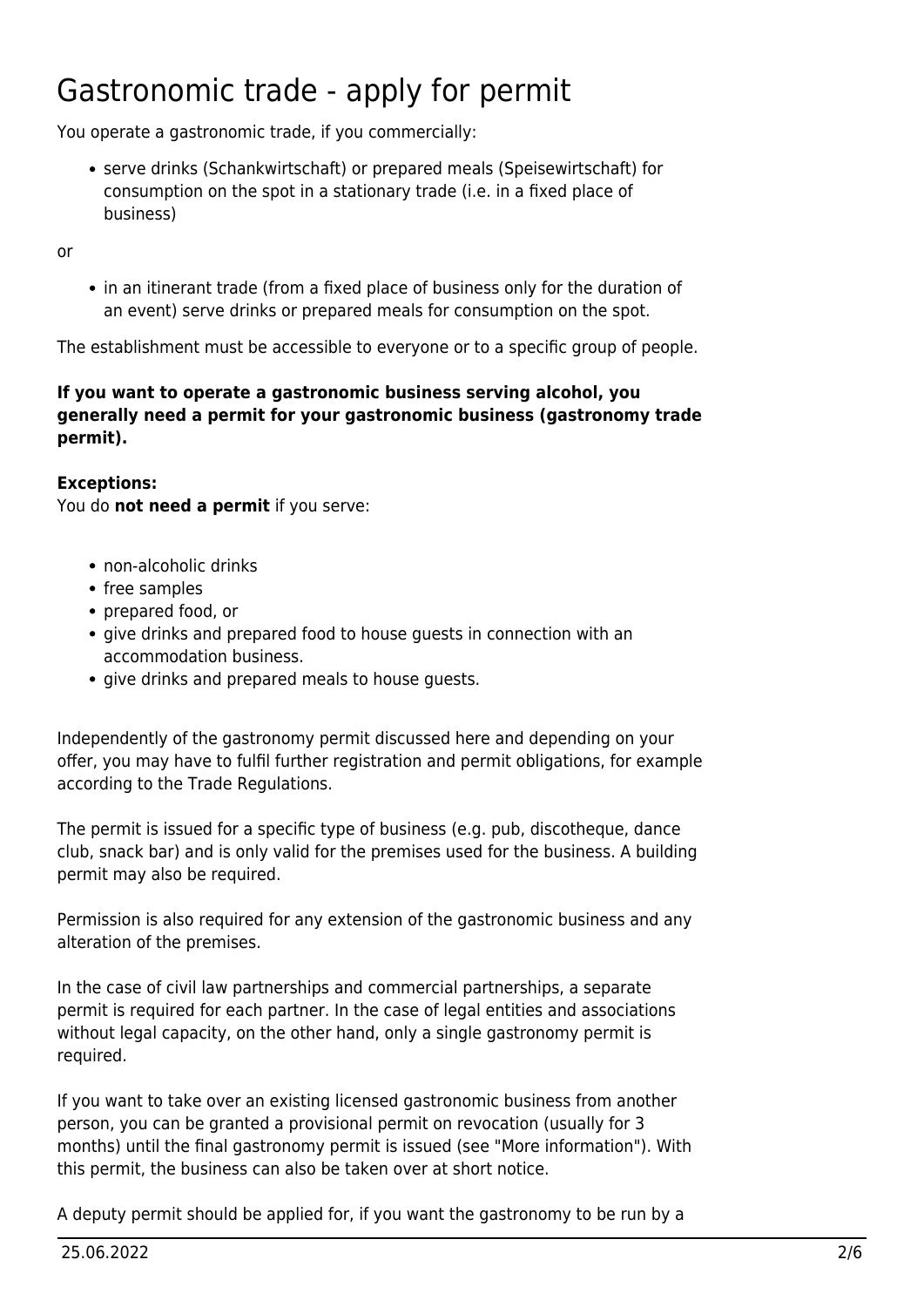deputy who is also to act responsibly towards authorities and institutions. The deputy must fulfil the same criteria regarding personal reliability and suitability as you yourself.

## <span id="page-2-0"></span>**Prerequisites**

### **Personal reliability**

Reliability is checked on the basis of various forms of evidence. The applicant must provide information from the Federal Central Register (certificate of good conduct) and information from the Central Trade Register.

**Expert knowledge**

Proof of undergone training regarding relevant knowledge about food safety regulations.

## **Suitability of rooms and location**

The rooms used for gastronomy business must be suitable for the type and extent of the intended use. For example, the premises must meet the requirements of the building regulations established to protect the health and life of guests and employees. In addition, no harmful environmental effects may emanate from the business. Requirements for accessibility are also checked.

# <span id="page-2-1"></span>**Documents required**

- **Application for a gastronomy permit** Possible online; or you can use the form.
- **Identity document**

Identity card or other official identification document with photo (not required for electronic application).

Residence permit if the applicant is not a national of an EU country.

**Certificate of good conduct for presentation to an authority** (<https://service.berlin.de/dienstleistung/120926/>)

Zur Überprüfung der persönlichen Zuverlässigkeit wird eine Auskunft aus dem Bundeszentralregister (Führungszeugnis) zur Vorlage bei einer Behörde (Belegart O) benötigt.

Die Auskunft ist bei der Wohnsitzgemeinde (in Berlin in jedem Bürgeramt) zur Vorlage bei einer Behörde zu beantragen, d. h. sie wird direkt dem für den Betriebssitz zuständigen Ordnungsamt übersandt. Die Auskünfte dürfen nicht älter als drei Monate sein. Das Bundesministerium für Justiz bietet zudem eine Beantragung im Onlineverfahren an. (siehe "Weiterführende Informationen")

**Excerpt from the central business register for presentation to an authority**

### (<https://service.berlin.de/dienstleistung/327835/>)

Zur Überprüfung der persönlichen Zuverlässigkeit wird eine Auskunft aus dem Gewerbezentralregister für natürliche Personen zur Vorlage bei einer Behörde (Belegart 9).

Die Auskunft ist als Privatperson bei der Wohnsitzgemeinde (in Berlin in jedem Bürgeramt) zur Vorlage bei einer Behörde zu beantragen, d. h. sie wird direkt dem für den Betriebssitz zuständigen Ordnungsamt übersandt. Juristische Personen mit Betriebssitz in Berlin beantragen diesen bei ihrem zuständigen Ordnungsamt.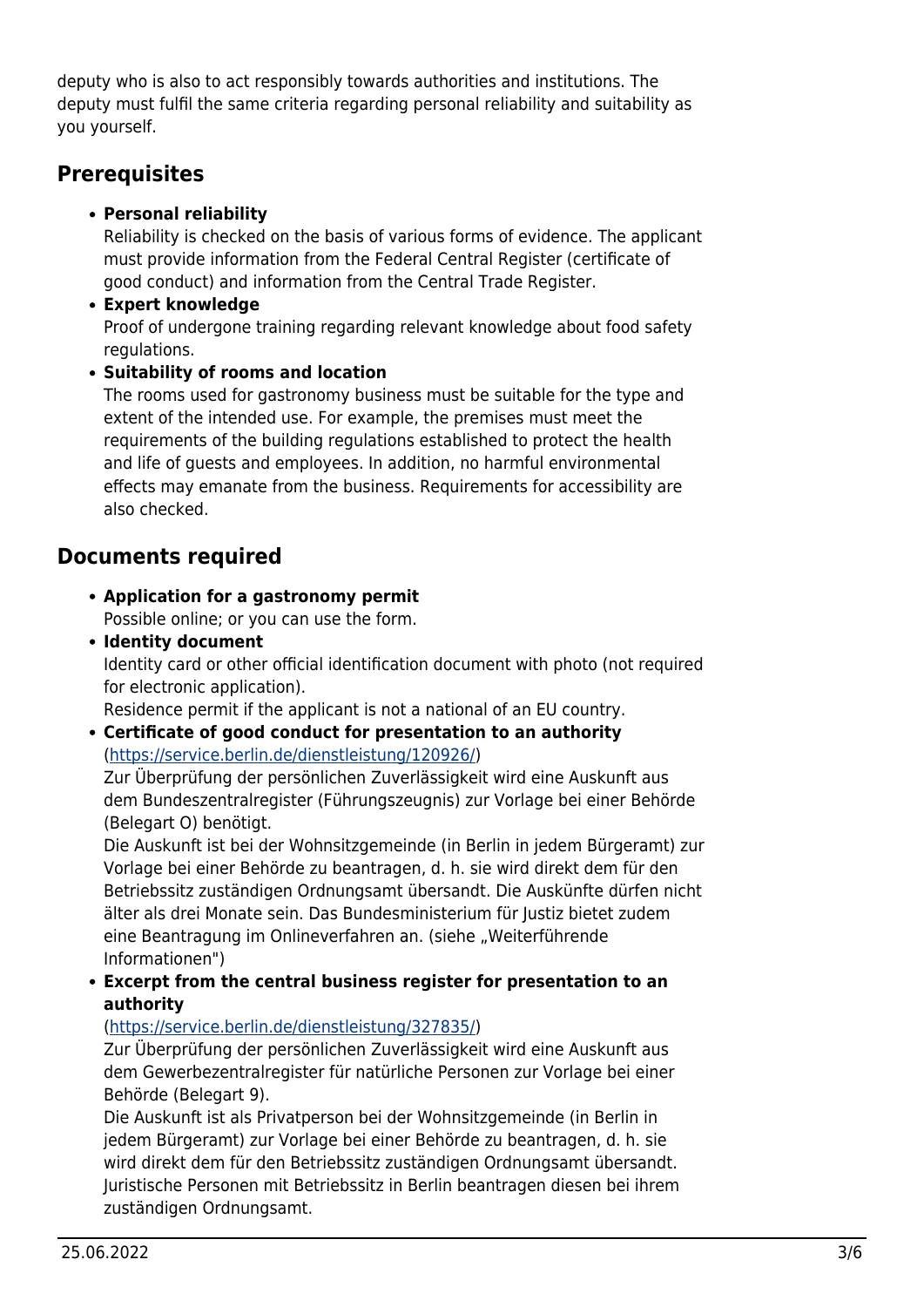Die Auskünfte dürfen nicht älter als drei Monate sein. Das Bundesministerium für Justiz bietet zudem eine Beantragung im Onlineverfahren an. (siehe "Weiterführende Informationen")

**Training course for the gastronomic business pursuant to § 4 of the Gastronomy Act (Gaststtättengesetz - GastG)**

([https://service.berlin.de/dienstleistung/330174/en/\)](https://service.berlin.de/dienstleistung/330174/en/) Certificate from a Chamber of Commerce and Industry (Industrie- und Handelskammer, or IHK) for participation in a training course for the

gastronomic business or a similar qualification (to be confirmed by the IHK).

- **Purchasing or rental contract** To prove that you have the actual power of disposal over the business premises.
- **Ground plan**

Floor plan of the premises intended for operation of the restaurant and staff areas (ideally on a 1:100 scale).

**Up-to-date excerpt from the Trade Register** ([https://www.handelsregister.de/rp\\_web/welcome.do;jsessionid=2A22D37A1](https://www.handelsregister.de/rp_web/welcome.do;jsessionid=2A22D37A1C112D6FB89E72AAA6F66A80-n1.tc032n01) [C112D6FB89E72AAA6F66A80-n1.tc032n01](https://www.handelsregister.de/rp_web/welcome.do;jsessionid=2A22D37A1C112D6FB89E72AAA6F66A80-n1.tc032n01))

Registered companies are required to submit an up to date excerpt from the Trade Register when applying. Legal entities that are in the process of being established (GmbH, AG) are required to submit their partnership agreement or statutes.

## <span id="page-3-0"></span>**Forms**

**Application for a gastronomy permit** ([https://www.berlin.de/formularverzeichnis/?formular=/ordnungsamt/stehend](https://www.berlin.de/formularverzeichnis/?formular=/ordnungsamt/stehendes-gewerbe/_assets/mdb-f127280-wi500_gaststaettenantrag.pdf) [es-gewerbe/\\_assets/mdb-f127280-wi500\\_gaststaettenantrag.pdf\)](https://www.berlin.de/formularverzeichnis/?formular=/ordnungsamt/stehendes-gewerbe/_assets/mdb-f127280-wi500_gaststaettenantrag.pdf)

# <span id="page-3-1"></span>**Fees**

EUR 100.00 to EUR 1,500.00 depending on effort

# <span id="page-3-2"></span>**Legal basis**

- **Gastronomy Act (Gaststättengesetz GastG) § 2 permit** ([https://www.gesetze-im-internet.de/gastg/\\_\\_2.html\)](https://www.gesetze-im-internet.de/gastg/__2.html)
- **Gastronomy Act (Gaststättengesetz GastG) § 4 reasons for refusal** ([https://www.gesetze-im-internet.de/gastg/\\_\\_4.html\)](https://www.gesetze-im-internet.de/gastg/__4.html)
- **Berlin Gastronomic Business Regulation (Gaststättenverordnung Berlin - GastV)** ([https://gesetze.berlin.de/jportal/?quelle=jlink&query=GastV+BE&psml=bsbe](https://gesetze.berlin.de/jportal/?quelle=jlink&query=GastV+BE&psml=bsbeprod.psml&max=true&aiz=true) [prod.psml&max=true&aiz=true\)](https://gesetze.berlin.de/jportal/?quelle=jlink&query=GastV+BE&psml=bsbeprod.psml&max=true&aiz=true)
- **Schedule of Administrative Fees (Verwaltungsgebührenordnung (VGebO))**

([https://gesetze.berlin.de/perma?d=jlr-VwGebOBE2009V11Anlage\)](https://gesetze.berlin.de/perma?d=jlr-VwGebOBE2009V11Anlage)

# <span id="page-3-3"></span>**Average time to process request**

approx. 3 to 5 weeks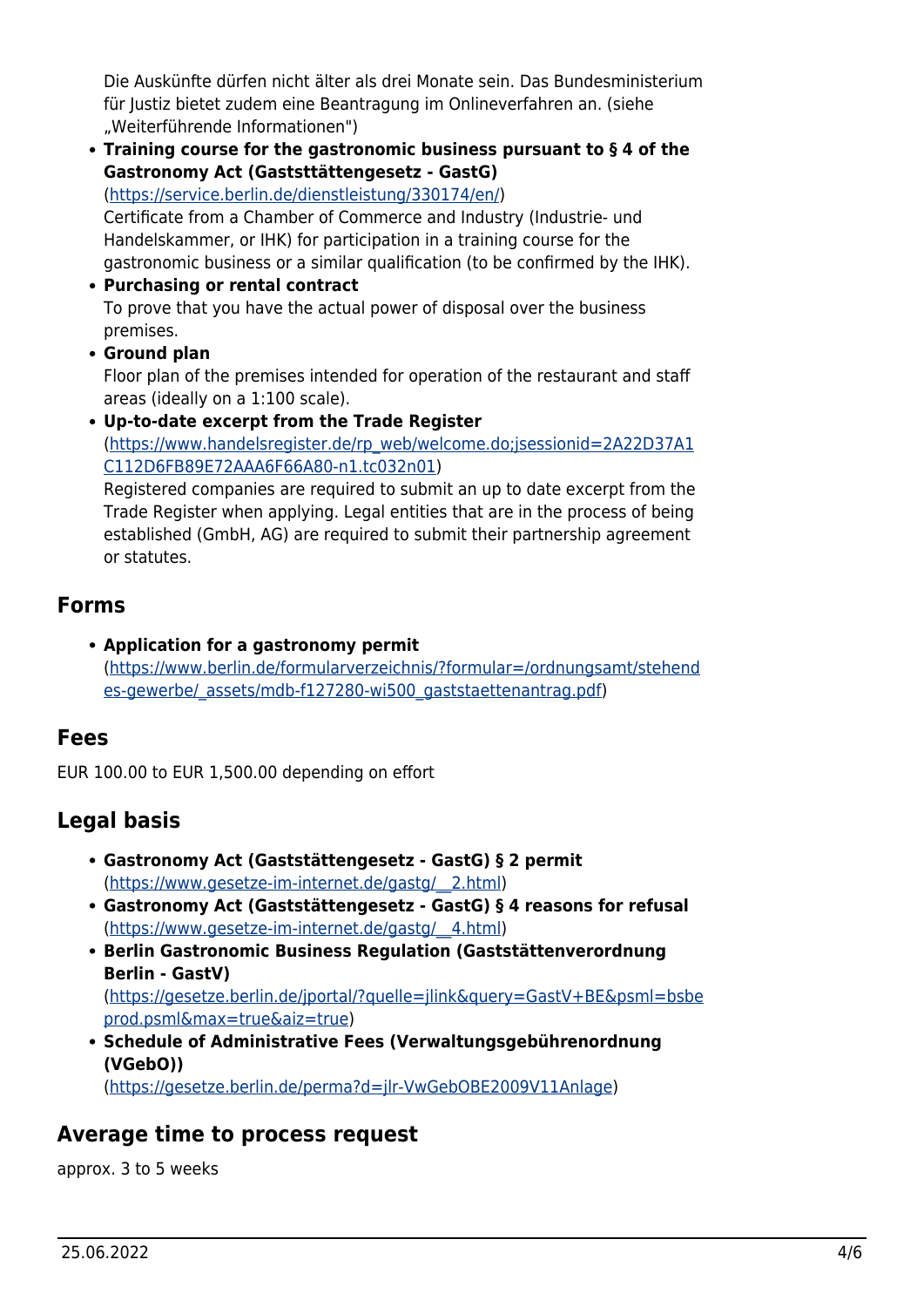# <span id="page-4-0"></span>**More information**

- **Berlin Gastromat questions and answers regarding the gastronomic business** ([https://www.ihk-berlin.de/service-und-beratung/recht-und-steuern/gewerber](https://www.ihk-berlin.de/service-und-beratung/recht-und-steuern/gewerberecht/berliner-gastromat-3538458) [echt/berliner-gastromat-3538458\)](https://www.ihk-berlin.de/service-und-beratung/recht-und-steuern/gewerberecht/berliner-gastromat-3538458)
- **Information by the Berlin Chamber of Industry and Commerce (IHK) on gastronomic business serving alcohol** ([https://www.ihk-berlin.de/service-und-beratung/existenzgruendung/informati](https://www.ihk-berlin.de/service-und-beratung/existenzgruendung/informationsangebote/brancheninformation/gastronomie-mit-alkohol-2279262) [onsangebote/brancheninformation/gastronomie-mit-alkohol-2279262](https://www.ihk-berlin.de/service-und-beratung/existenzgruendung/informationsangebote/brancheninformation/gastronomie-mit-alkohol-2279262))
- **Information by IHK Berlin regarding the handling of food products** ([https://www.ihk-berlin.de/service-und-beratung/recht-und-steuern/gewerber](https://www.ihk-berlin.de/service-und-beratung/recht-und-steuern/gewerberecht/lebensmittelrecht-und-produktkennzeichnung/lebensmittelhygieneverordnung-2265336) [echt/lebensmittelrecht-und](https://www.ihk-berlin.de/service-und-beratung/recht-und-steuern/gewerberecht/lebensmittelrecht-und-produktkennzeichnung/lebensmittelhygieneverordnung-2265336)[produktkennzeichnung/lebensmittelhygieneverordnung-2265336](https://www.ihk-berlin.de/service-und-beratung/recht-und-steuern/gewerberecht/lebensmittelrecht-und-produktkennzeichnung/lebensmittelhygieneverordnung-2265336))
- **Führungszeugnis und Gewerbezentralregister online beantragen - BfJ**

([https://www.bundesjustizamt.de/DE/Themen/Buergerdienste/Buergerdienste](https://www.bundesjustizamt.de/DE/Themen/Buergerdienste/Buergerdienste_node.html) [\\_node.html](https://www.bundesjustizamt.de/DE/Themen/Buergerdienste/Buergerdienste_node.html))

- **Information by Chamber of Industry and Commerce Berlin regarding the training course for the restaurant trade** ([https://www.ihk-berlin.de/pruefungen\\_lehrgaenge/unterrichtungen/gaststaet](https://www.ihk-berlin.de/pruefungen_lehrgaenge/unterrichtungen/gaststaettenunterrichtung/2265134) [tenunterrichtung/2265134](https://www.ihk-berlin.de/pruefungen_lehrgaenge/unterrichtungen/gaststaettenunterrichtung/2265134))
- **Gastronomic trade register for the certificate of instruction** ([https://service.berlin.de/dienstleistung/330174/en/\)](https://service.berlin.de/dienstleistung/330174/en/)
- **Gastronomy trade apply for provisional permit** ([https://service.berlin.de/dienstleistung/329715/en/\)](https://service.berlin.de/dienstleistung/329715/en/)
- **Information about privacy** ([https://www.berlin.de/formularverzeichnis/?formular=/ordnungsamt/stehend](https://www.berlin.de/formularverzeichnis/?formular=/ordnungsamt/stehendes-gewerbe/_assets/merkblatt-dsgv.pdf) [es-gewerbe/\\_assets/merkblatt-dsgv.pdf\)](https://www.berlin.de/formularverzeichnis/?formular=/ordnungsamt/stehendes-gewerbe/_assets/merkblatt-dsgv.pdf)

# <span id="page-4-1"></span>**Link to online processing**

https://www.berlin.de/ea/en/application/login-service-account-berlin/

# <span id="page-4-2"></span>**Responsible authority**

The application for a restaurant permit must be submitted to the public order office in whose district your business premises are locally located.